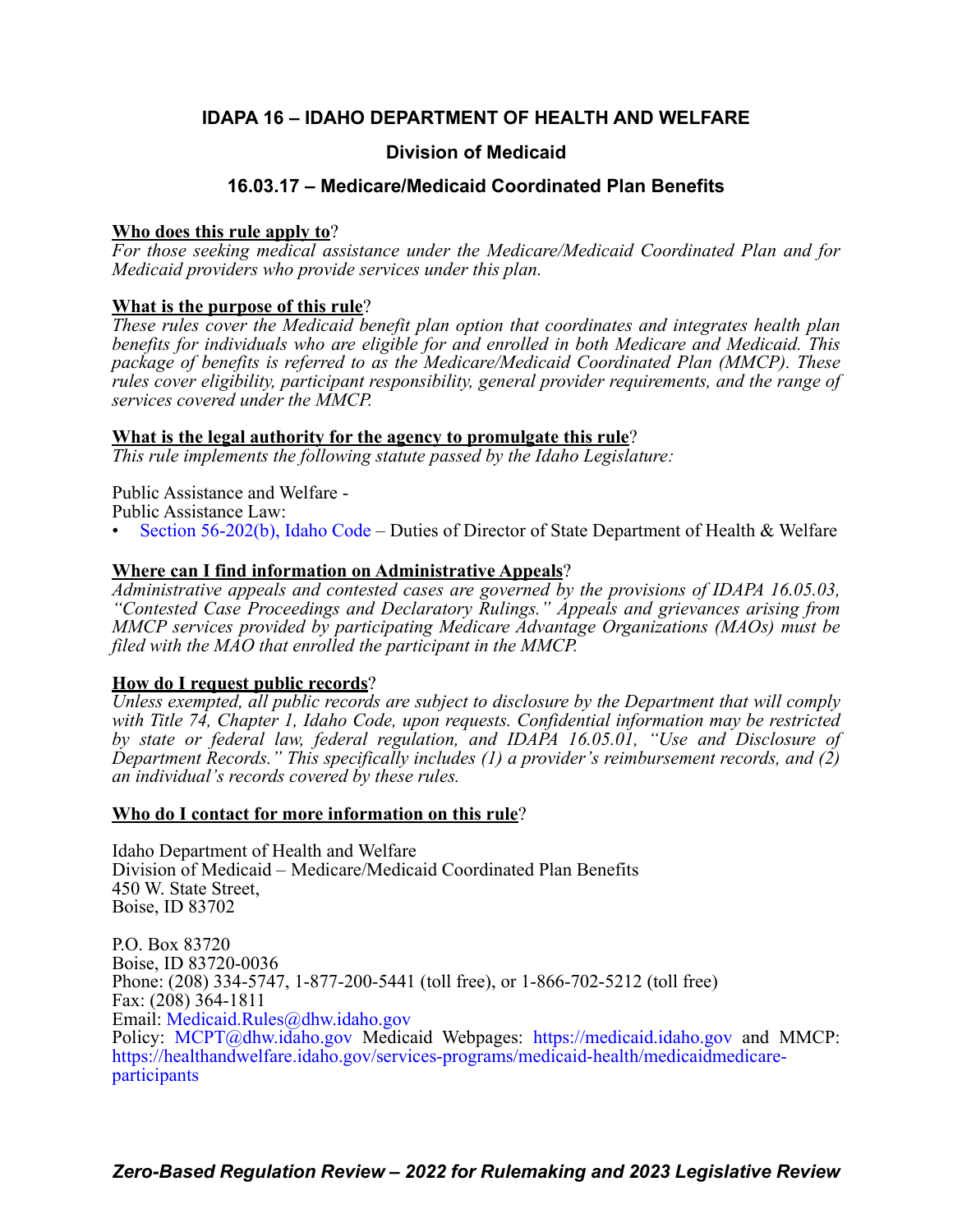# *Table of Contents*

| 16.03.17 - Medicare/Medicaid Coordinated Plan Benefits                                                                                                       |  |
|--------------------------------------------------------------------------------------------------------------------------------------------------------------|--|
|                                                                                                                                                              |  |
|                                                                                                                                                              |  |
|                                                                                                                                                              |  |
|                                                                                                                                                              |  |
|                                                                                                                                                              |  |
|                                                                                                                                                              |  |
|                                                                                                                                                              |  |
|                                                                                                                                                              |  |
| <b>GENERAL PARTICIPANT PROVISIONS</b>                                                                                                                        |  |
| 100. Medicare/Medicaid Coordinated Plan (MMCP): Participant Eligibility.  4                                                                                  |  |
| 101. Medicare/Medicaid Coordinated Plan (MMCP): Participant Enrollment.  4                                                                                   |  |
| 102. Medicare/Medicaid Coordinated Plan (MMCP): Participant Responsibilities.  4                                                                             |  |
|                                                                                                                                                              |  |
| <b>MAO CONTRACT REQUIREMENT</b>                                                                                                                              |  |
|                                                                                                                                                              |  |
|                                                                                                                                                              |  |
| <b>COVERED SERVICES</b>                                                                                                                                      |  |
| 300. Medicare/Medicaid Coordinated Plan (MMCP): Coverage And Limitations.  5<br>301. Medicare/Medicaid Coordinated Plan Benefits: Provider Reimbursement.  5 |  |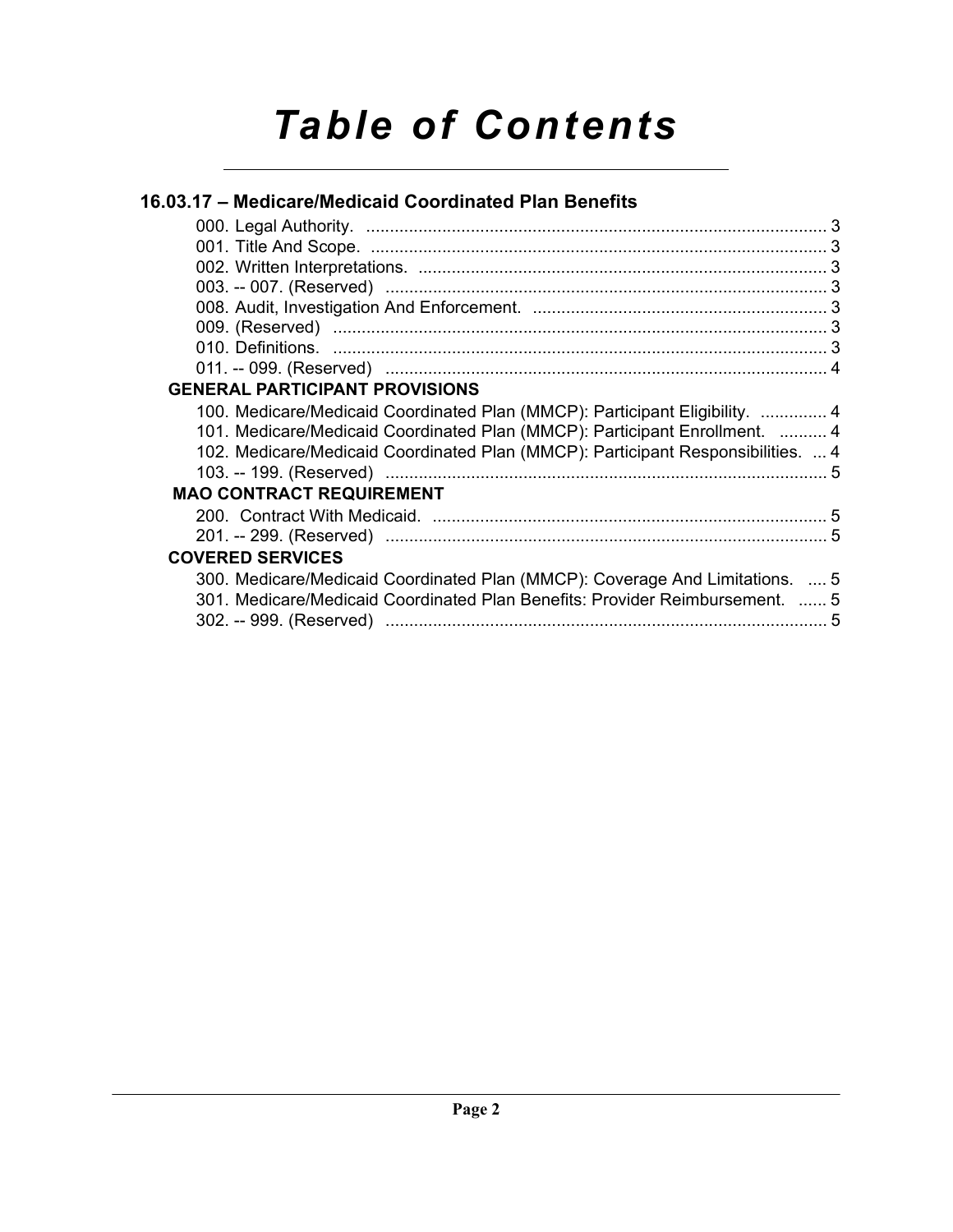### **16.03.17 – MEDICARE/MEDICAID COORDINATED PLAN BENEFITS**

#### <span id="page-2-1"></span><span id="page-2-0"></span>**000. LEGAL AUTHORITY.**

The Department is authorized to promulgate these rules under Sections  $56-202(b)$ ,  $56-251(2)(c)$ , and  $56-255(4)$ , Idaho Code, the Medicare Prescription Drug Improvement and Modernization Act of 2003, P.L. 108-173, Section 231, and Section 1937 of the Social Security Act. (3-17-22) 231, and Section 1937 of the Social Security Act.

#### <span id="page-2-2"></span>**001. TITLE AND SCOPE.**

**01. Title**. These rules are titled IDAPA 16.03.17, "Medicare/Medicaid Coordinated Plan Benefits."

(3-17-22)

**02. Scope**. These rules cover the Medicaid benefit plan option that coordinates and integrates health plan benefits for individuals who are eligible for and enrolled in both Medicare and Medicaid. This package of benefits is referred to as the Medicare/Medicaid Coordinated Plan (MMCP). These rules cover eligibility, participant responsibility, general provider requirements, and the range of services covered under the MMCP. (3-17-22)

#### <span id="page-2-3"></span>**002. WRITTEN INTERPRETATIONS.**

This agency may have written statements that pertain to the interpretations of the rules of this chapter. (3-17-22)

#### <span id="page-2-4"></span>**003. -- 007. (RESERVED)**

#### <span id="page-2-5"></span>**008. AUDIT, INVESTIGATION AND ENFORCEMENT.**

In addition to any actions specified in these rules, the Department may audit, investigate, and take enforcement action under the provisions of IDAPA 16.05.07, "The Investigation and Enforcement of Fraud, Abuse, and Misconduct." (3-17-22)

#### <span id="page-2-6"></span>**009. (RESERVED)**

#### <span id="page-2-7"></span>**010. DEFINITIONS.**

For the purposes of this chapter of rules, the following definitions are used:  $(3-17-22)$ 

**01. Capitated Payment**. The amount paid to a Medicare Advantage Organization for Medicare/ Medicaid Coordinated Plan services as expressed in a per member per month amount. (3-17-22)

**02. Department**. The Idaho Department of Health and Welfare or a person authorized to act on behalf partment. (3-17-22) of the Department.

**03. Dual-Eligible**. Individuals who meet all the eligibility requirements under Section 100 of these rules. (3-17-22)

**04. Evidence of Coverage**. The Medicare Advantage Plan contract the MAO has with the participant. This document explains the covered services, including services included in Medicare Parts A, B, and D. It also defines the Medicare Advantage Plan obligations, and explains the participant's rights and responsibilities. (3-17-22)

**05. Medicare**. Medicare is a federal health insurance program for people age sixty-five (65) or older, people under age sixty-five (65) with certain disabilities, and people of all ages with End-Stage Renal Disease. It has three (3) types of coverage: Part A Hospital Insurance, Part B Medical Insurance, and Prescription Drug Coverage. It is administered under Title XVIII of the Social Security Act. (3-17-22)

**06. Medicare Advantage Organizations (MAOs)**. Insurance companies approved by the Centers for Medicare/Medicaid Services to offer Medicare Advantage Plans in accordance with Title XVIII, Part C, of the Social Security Act and 42 CFR, Part 422, which include those services available under Medicare Parts A, B, and D, and who are Medicaid providers authorized to enroll participants in the Medicare/Medicaid Coordinated Plan. (3-17-22)

**07. Medicare Advantage Plan**. A health plan approved by Medicare but offered by a private company that contracts with Medicare to provide Medicare Part A, Part B, and Part D benefits. The Medicare Advantage Plan under this chapter is a special integrated plan offered by participating MAOs that includes a benefit package in its "Evidence of Coverage" approved by CMS. (3-17-22)

**08. Medicare/Medicaid Coordinated Plan (MMCP)**. Medical assistance in which Medicaid purchases services from an MAO and provides other Medicaid-only services covered under the Medicaid Basic Plan<br>or the Medicaid Enhanced Plan in accordance with these rules. (3-17-22) or the Medicaid Enhanced Plan in accordance with these rules.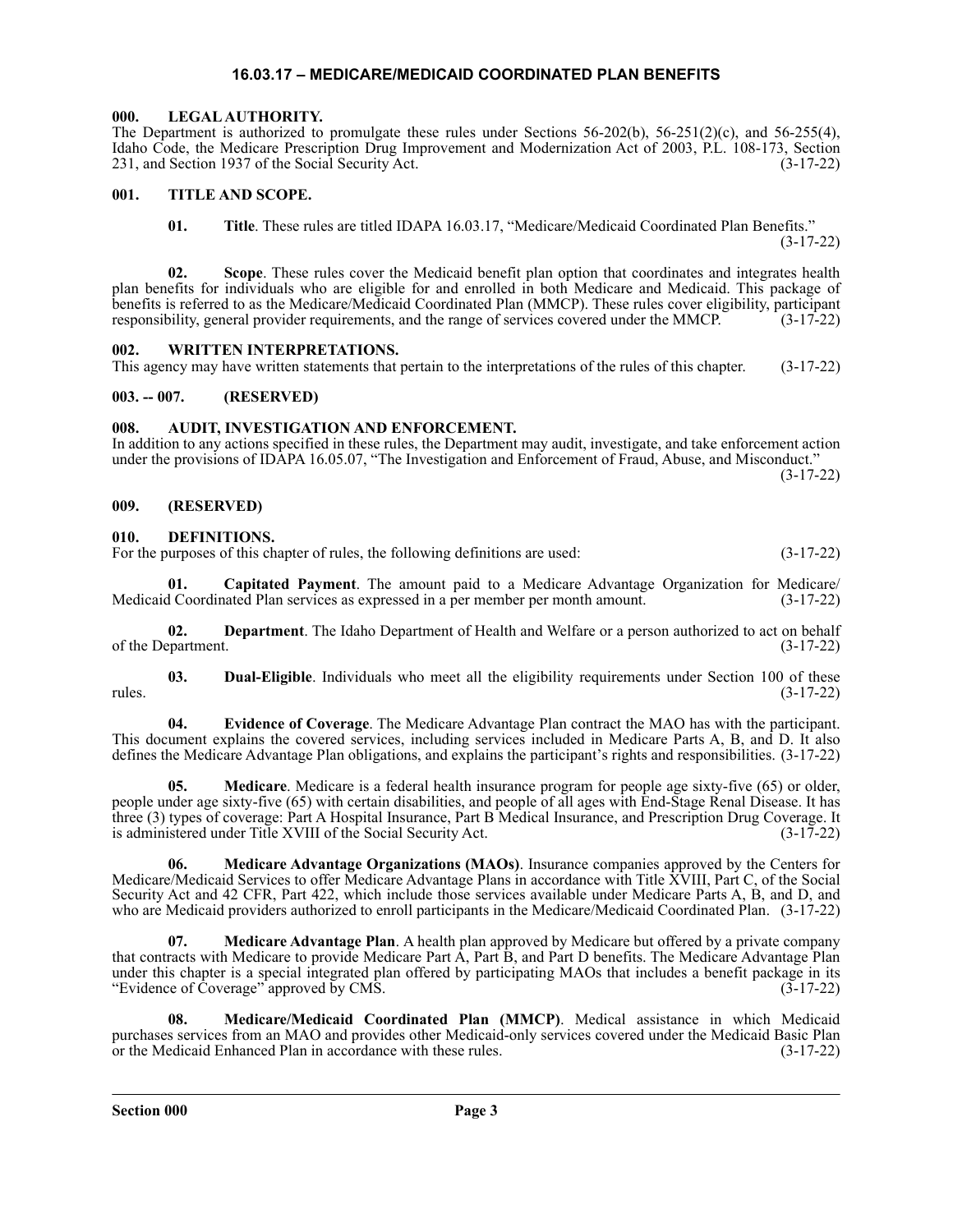**09. Medicaid**. Idaho's Medical Assistance program administered under Title XIX of the Social Act. (3-17-22) Security Act.

**10. Medicaid Basic Plan**. The medical assistance benefits included under IDAPA 16.03.09, "Medicaid Basic Plan Benefits." (3-17-22)

**11. Medicaid Enhanced Plan**. The medical assistance benefits included under IDAPA 16.03.10, "Medicaid Enhanced Plan Benefits."

**12. Medical Assistance**. Payments made by Medicaid. (3-17-22)

#### <span id="page-3-1"></span><span id="page-3-0"></span>**011. -- 099. (RESERVED)**

#### **GENERAL PARTICIPANT PROVISIONS (Sections 100-199)**

#### <span id="page-3-2"></span>**100. MEDICARE/MEDICAID COORDINATED PLAN (MMCP): PARTICIPANT ELIGIBILITY.**

To be eligible to select the MMCP, the participant must meet the following criteria. (3-17-22)

**01. Medicare Eligibility**. The participant must be eligible for and enrolled in both Medicare Part A and Medicare Part B, and not have Medicare eligibility due to End-Stage Renal Disease (ESRD). (3-17-22)

**02. Medicaid Eligibility**. The participant must be eligible for medical assistance under IDAPA 16.03.05, "Eligibility for Aid to the Aged, Blind, and Disabled (AABD)." The individual's Medicaid eligibility must not be based solely on the requirements found under IDAPA 16.03.05, "Eligibility for Aid to the Aged, Blind, and Disabled (AABD)," Section 802, "Women Diagnosed With Breast or Cervical Cancer." (3-17-22)

**03.** Age. The participant must be age twenty-one (21) or older. (3-17-22)

<span id="page-3-3"></span>**101. MEDICARE/MEDICAID COORDINATED PLAN (MMCP): PARTICIPANT ENROLLMENT.**<br>To receive services under the MMCP, the participant must select and enroll with an MAO. (3-17-22) To receive services under the MMCP, the participant must select and enroll with an MAO.

<span id="page-3-4"></span>**102. MEDICARE/MEDICAID COORDINATED PLAN (MMCP): PARTICIPANT RESPONSIBILITIES.**

Participants who select the MMCP must comply with the following requirements: (3-17-22)

**01. Selecting the Medicare/Medicaid Coordinated Plan**. The participant must contact a participating MAO and request to sign up for the MMCP. Participation in the MMCP begins the month following the month the participant signs an application for the Medicare Advantage Plan that includes MAO-covered services in its "Evidence of Coverage." (3-17-22)

**02. Compliance with Medicare Advantage Organization Requirements**. The participant must comply with all of the requirements of the participating MAO, including the requirement to pay for services provided by out-of-network providers. Out-of-network providers are those who do not have a contract with the MAO with which the participant is enrolled. (3-17-22)

#### **03. Notification to the Provider**. (3-17-22)

**a.** The participant must present their Medicare Advantage card when seeking any of the services listed AO's "Evidence of Coverage." (3-17-22) in the MAO's "Evidence of Coverage."

**b.** The participant must present their Medicaid card when seeking any of the Medicaid-covered services in IDAPA 16.03.09, "Medicaid Basic Plan Benefits," or IDAPA 16.03.10, "Medicaid Enhanced Plan Benefits." (3-17-22)

**04. Termination of the Medicare/Medicaid Coordinated Plan**. The participant can terminate their MMCP at any time. Coverage will continue until the end of the month in which the termination date falls. The